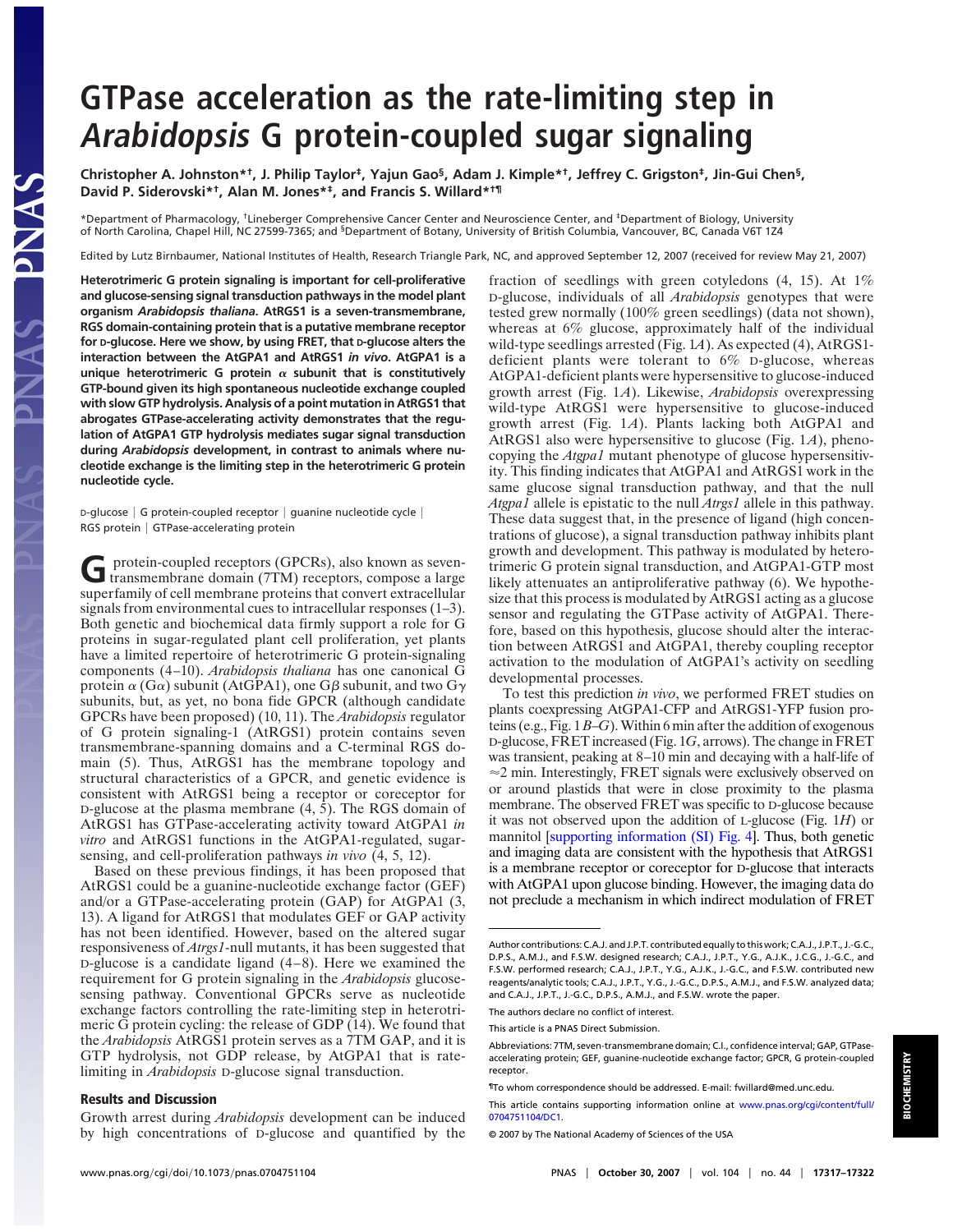

percentage of seedlings with green cotyledons was quantified. All genotypes had 100% green seedlings when grown on 1% D-glucose. Genotypes: Col, wild-type Columbia ecotype; *Atrgs1–2*, *Atrgs1*-null mutant; *Atgpa1– 4*, *Atgpa1*-null mutant; *35S:AtRGS1(wild type: Ox9*, *Ox10*, *Ox16)*, three independent wild-type *AtRGS1* constitutive overexpression lines; *Atrgs1–2 Atgpa1– 4*, double-null mutant. Statistical significance was determined by Dunnett's test (**\***, *P* 0.05 vs. Col). (*B*–*G*) D-glucose-induced FRET between AtRGS1-YFP and AtGPA1-CFP in *Arabidopsis*roots was measured *in vivo*. Fluorescence emission for CFP excitation/YFP emission (*B* and *E*) and CFP excitation/CFP emission (*C* and *F*) were captured 5 min (*B* and *C*) and 8 min (*E* and *F*) after the addition of D-glucose. The normalized net FRET (nF/I) at 5 min (*D*) and 8 min (*G*) after D-glucose addition is shown. PM, plasma membrane. (*H*) Levels of nF/I were calculated every 30 s from 5 to 30 min after addition of 6% (wt/vol) D-glucose, 6% (wt/vol) L-glucose, or no treatment controls. Red and blue lines show the observed FRET for the regions of interest (ROI) 1 and ROI 2, denoted in *G*. Black lines indicate other independent FRET efficiency measurements. Arrows indicate image capture time points of *t* 5 and *t* 8 min, as denoted in *B*–*G*.

may occur by an alternative glucose-sensing pathway. The imaging data further suggest that downstream signal transduction may be spatially localized where plastids abut the plasma membrane. This finding is consistent with evidence showing that the plastid protein THF1 directly interacts with AtGPA1 at the plastid/plasma membrane interface, and that the *thf1*-null allele is epistatic to the *Atgpa1*-null allele in the sugar-sensing pathway (6).

Based on its chimeric structure (N-terminal 7TM and Cterminal RGS domains), we previously hypothesized that AtRGS1 could be a D-glucose-regulated GAP, GEF, or dual GAP and GEF for AtGPA1 (3). Our present analysis of the biochemical properties of AtGPA1 is consistent with the former (glucose-regulated GAP) and suggests that the AtGPA1 GTPase cycle does not require GEF activity. Recombinant AtGPA1 had a high specific activity, binding  $[35S]GTP\gamma S$  with a stoichiometry of 0.91 mol of  $GTP\gamma S/mol$  of protein. Equilibrium competition binding assays with a variety of purine and pyrimidine nucleotide triphosphates were conducted. Only guanine nucleotide triphosphates were able to compete with  $[^{35}S]GTP\gamma S$ for binding to AtGPA1 (SI Table 1), indicating that AtGPA1 is selective toward guanine nucleotides and is a bona fide GTPbinding protein. The observed rate of  $[^{35}S]GTP\gamma S$  binding to AtGPA1 was fast  $(k_{obs} = 1.4 \text{ min}^{-1})$ . However, this value is likely an underestimate because the first time point shows  $>75\%$ binding in this assay format (Fig. 2A). Human  $G\alpha_{oA}$  had a  $k_{obs}$ value of 0.09 min<sup>-1</sup> in this GTP $\gamma$ S-binding assay (Fig. 2A), consistent with it being one of the fastest exchanging mammalian  $G\alpha$  subunits described (SI Table 2). To obviate the poor temporal resolution of the  $[35S] GTP\gamma S$ -binding assay, we used fluorescence spectroscopy to quantitate the kinetics of AtGPA1 binding to BODIPYFL-GTPS (Fig. 2*B*). By using this real-time assay, the  $k_{obs}$  value for GTP $\gamma$ S binding by AtGPA1 was 14.4  $min^{-1}$ , a value 22-fold faster than the most rapidly exchanging  $G\alpha$  subunits previously described (SI Table 2). To verify this result by using an independent approach, we measured  $GTP\gamma S$ binding to AtGPA1 by using intrinsic tryptophan fluorescence, and comparable kinetic data were obtained  $(k_{obs} = 8.7 \text{ min}^{-1})$ (Fig. 2*C*). To ensure that the high rate of nucleotide exchange observed was not the result of nonphysiological  $Mg^{2+}$  concentrations, we measured  $GTP\gamma S$ -binding rates at different concentrations of free magnesium. The rate of  $GTP\gamma S$  binding was independent of  $[Mg^{2+}]$ <sub>free</sub> over a wide range (2  $\mu$ M–20 mM) (SI Fig. 5), indicating that the nucleotide exchange rate observed *in vitro* is likely to be similar*in vivo*. We also directly measured GDP release by using  $[\beta^{-32}P]GDP$ -bound AtGPA1 (Fig. 2D). The rate of GDP dissociation from AtGPA1 ( $k_{off}$  = 12.6 min<sup>-1</sup>) was highly concordant with the measured  $GTP\gamma S$ -binding rate.

GDP dissociation is the rate-limiting step of the heterotrimeric G protein cycle as described in animals (14). To understand the exceptionally rapid nucleotide exchange exhibited by AtGPA1 in the context of its complete nucleotide cycle, we also measured the rate of GTP hydrolysis by AtGPA1 by using a single turnover GTPase assay. The  $k_{\text{cat}}$  value for AtGPA1 at 20 $\textdegree$ C was 0.12 min<sup>-1</sup> (Fig. 2*E*), making AtGPA1 among the slowest heterotrimeric GTPases described (SI Table 2). The  $k_{\text{cat}}$  value of  $G\alpha_{\text{oA}}$  was determined in parallel (Fig. 2*E*) and was consistent with published values (SI Table 2). This observation demonstrates that the rate of GTP hydrolysis  $(k_{cat})$  by AtGPA1 is over two orders of magnitude slower than the rate of nucleotide exchange  $(k_{\text{off}})$ . Thus, GTP hydrolysis (rather than GDP release) is the ratelimiting step in the guanine nucleotide cycle of AtGPA1. Two predictions follow from these observations: (*i*) The steady-state rate of GTP hydrolysis should approximate  $k_{\text{cat}}$ , and  $(ii)$  RGS domain-mediated GAP activity should accelerate steady-state GTP hydrolysis.

We tested these two predictions by performing steady-state GTPase assays by using  $[\gamma^{32}P]$ GTP. The rate of GTP hydrolysis at steady state  $(k_s)$  at 20<sup>o</sup>C was 0.063 min<sup>-1</sup> ( $\pm$ 0.015 min<sup>-1</sup>; *n* = 4) (Fig.  $2F$ ). Thus, the observed  $k_s$  approximated the rate of nucleotide hydrolysis, not nucleotide exchange, therefore satisfying the first prediction. We observed that a 5-fold molar excess of AtRGS1 gave a 35-fold increase in steady-state GTPase activity (Fig. 2*F*), satisfying the second prediction and validating that GTP hydrolysis is the rate-limiting step in the *Arabidopsis* G protein cycle *in vitro*. Under steady-state conditions, the fraction of G protein in the active state can be approximated by  $k_{obs}/(k_{obs} + k_{cat})$  (SI Table 2) (16). In the case of  $Ga_0$ , for example, the percentage of protein bound to GTP at steady state is predicted to be 10%. In stark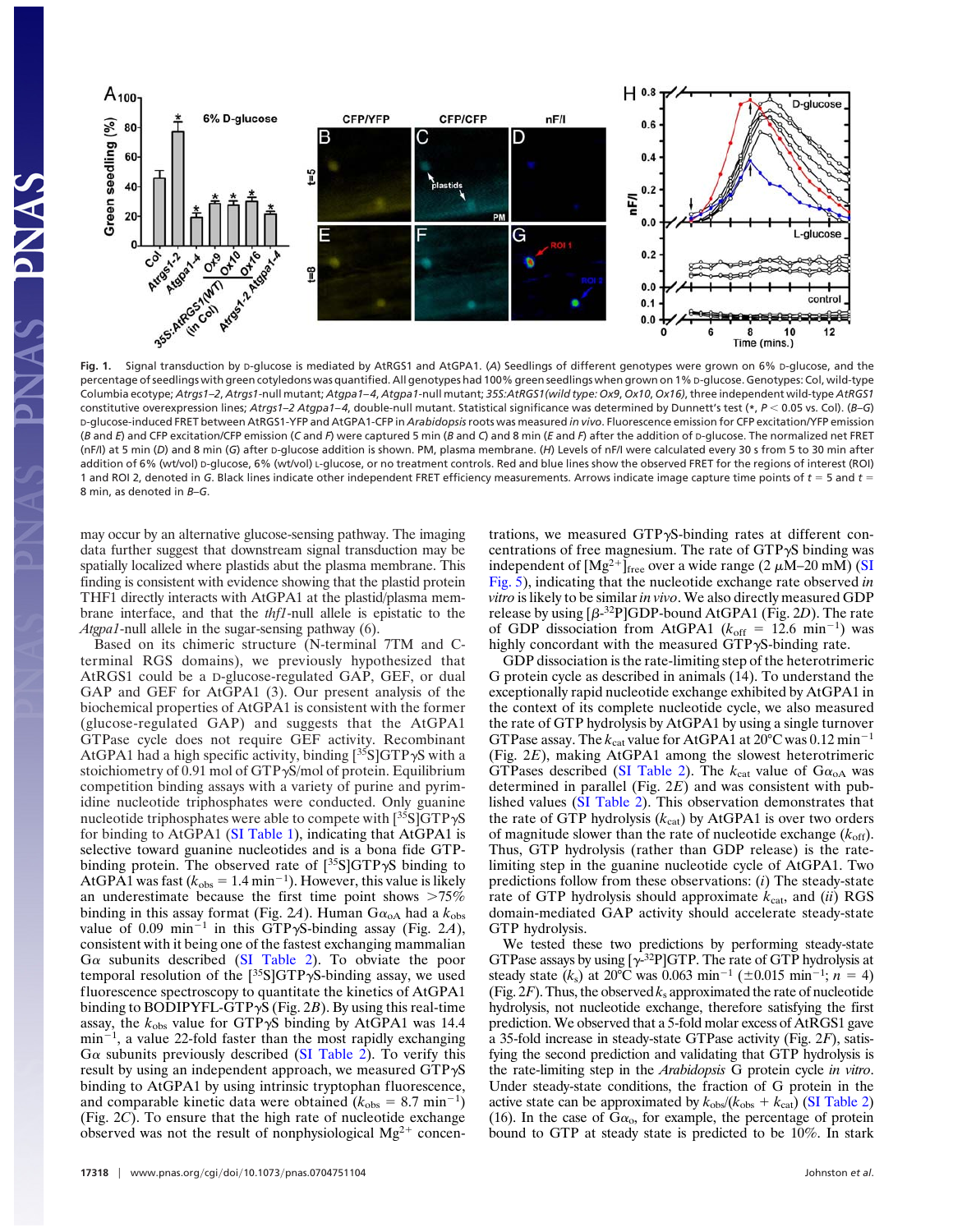

Fig. 2. Biochemical properties of AtGPA1. (A) Time course of [<sup>35</sup>S]GTP<sub>Y</sub>S binding to 100 nM AtGPA1 or G $\alpha_{\text{OA}}$  at 20°C. Data are the mean  $\pm$  SEM of duplicate samples. Observed association rate constants (k<sub>obs</sub>) were: AtGPA1 1.44 [95% confidence interval (C.I.), 0.89–2.0] min<sup>-1</sup> and G $\alpha_\mathrm{OA}$  0.088 (95% C.I., 0.076–0.1) min<sup>-1</sup>. (B) Time course of BODIPYFL-GTP<sub>Y</sub>S binding to 200 nM AtGPA1 at 20°C. Data are plotted as the mean ± SEM of three experiments.  $k_{obs} = 14.4$  (95% C.I., 12.5–16.2) min<sup>-1</sup>. RFU, relative fluorescence units. (C) The tryptophan fluorescence of 100 nM AtGPA1 or buffer alone (control) was measured at 20°C. At 100 s, GTP<sub>'</sub>S was added to a final concentration of 1  $\mu$ M (arrow). Data are presented as the mean  $\pm$  SEM of duplicates.  $k_{obs} = 8.7$  min<sup>-1</sup> (SEM  $\pm$  1.5 min<sup>-1</sup>; *n* = 3). (*D*) Time course of [ $\beta$ -<sup>32</sup>P]GDP dissociation from AtGPA1 at 20°C. Data are the mean  $\pm$  SEM of duplicates. Observed dissociation rate constant ( $k_{\text{off}}$ ) was 12.6 (95% C.I., 4.4–21.0) min<sup>-1</sup>. (E) Time course of single turnover [y-<sup>32</sup>P]GTP hydrolysis by 200 nM AtGPA1 or G $\alpha_{\sf OA}$  at 20°C. Data are the mean  $\pm$  SEM of duplicates. Rate constants for GTP hydrolysis (k<sub>cat</sub>) were: AtGPA1 0.12 (95% C.I., 0.11–0.13) min<sup>–1</sup> and G $\alpha_{\rm OA}$  0.97 (95% C.I., 0.70–1.4) min<sup>–1</sup>. (F) Time course of steady-state [ $\gamma$ -<sup>32</sup>P]GTP hydrolysis by 200 nM AtGPA1 in the presence or absence of 1  $\mu$ M AtRGS1 at 20°C. Results are the mean  $\pm$  SEM of duplicate samples. Rates of P<sub>i</sub> production were AtGPA1 2.3 (95% C.I., 2.0-2.5) × 10<sup>2</sup> cpm/min, AtGPA1+AtRGS1 8.1 (95% C.I., 7.6 -8.5) × 10<sup>3</sup> cpm/min, and AtRGS1 alone 6.9 (95% C.I., 4.0-9.8) × 10 cpm/min.

contrast, the calculated value for AtGPA1 is 99% (SI Table 2). Furthermore, AtGPA1 appears to have a higher affinity for GTP than GDP (SI Table 1), further supporting the hypothesis that AtGPA1 is constitutively present in the GTP-bound (and presumed activated) form *in vivo*. This finding suggests that AtGPA1 may not require GPCR-mediated GEF activity to accomplish signal transduction as do all other known  $G\alpha$  subunits. In total, the biochemical properties exhibited by AtGPA1 are consistent with this  $G\alpha$  subunit being constitutively GTP-bound and thus a substrate for D-glucoseregulated AtRGS1 GAP activity.

To test the hypothesis that GAP activity is the essential regulatory function of AtRGS1 in D-glucose signaling, we engineered a loss-of-function mutant in the RGS domain of AtRGS1 (Glu-320 to Lys) based on structural information of the RGS domain–G $\alpha$  interface (SI Fig. 6). Unlike the GAPs for Rasfamily GTPases, RGS proteins do not contribute a catalytic residue *per se* to the chemistry of GTP hydrolysis that is intrinsic to G $\alpha$ , but instead bind most avidly to the G $\alpha$  transition state (i.e., between GTP and GDP/Pi-bound states) (17). Hence, loss-of-function mutations to RGS domains such as E320K are designed to eliminate GAP activity by disrupting the G $\alpha$ -binding interface (18). We analyzed the *in vitro* biochemical properties of AtRGS1(E320K) by using a GST fusion of AtRGS1 (amino acids 249–459). AtGPA1 GTPase activity was accelerated by substoichiometric amounts of AtRGS1(wild type), whereas AtRGS1(E320K) was ineffective over a wide range of concentrations. The E320K substitution reduced AtRGS1 GAP activity by at least three orders of magnitude (Fig. 3*A*). Complementary data were obtained by using single turnover and steady-state time course assays (SI Figs. 7 and 8). To test that AtRGS1(E320K) is deficient in its interaction with AtGPA1 as

well as in GAP activity, we measured the AtGPA1–AtRGS1 interaction by using surface plasmon resonance spectroscopy. Consistent with published data (12), AtRGS1(wild-type) bound AtGPA1 in the transition state for GTP hydrolysis (GDP- $AIF_4^-$ ), but not the ground (GDP; Fig. 3*B*) or activated (GTP $\gamma$ S) states (data not shown). Binding of AtGPA1 to AtRGS1(E320K) could not be detected in any nucleotide state, thus verifying that AtRGS1(E320K) is a true loss-of-function mutant. Equivalent results were obtained by using GST coprecipitation assays (SI Fig. 9).

We generated *Arabidopsis* lines expressing either untagged or C-terminal GFP-fused AtRGS1(E320K). AtRGS1(E320K)- GFP was observed to be plasma membrane-localized in the hypocotyls, cotyledons, and roots in an identical pattern to AtRGS1(wild-type)-GFP (Fig. 3 *C*–*E*) (5), indicating that AtRGS1(E320K) is properly expressed, folded, and membranetargeted *in vivo*. Studies from mutants in the *Arabidopsis* G protein pathway indicate a role for G protein signaling in regulating cell growth. Dark-grown *AtGPA1*-deficient lines exhibit reduced cell proliferation and consequently have a shortened hypocotyl (19), whereas *AtRGS1*-null seedlings have longer hypocotyls because of increased cell elongation (5). In contrast, seedlings overexpressing wild-type AtRGS1 have shortened hypocotyls (5). Unlike AtRGS1(wild-type)-overexpressing plants, AtRGS1(E320K)-expressing plants had wild-type-length hypocotyls (Fig. 3*F*). Data obtained by using AtRGS1-GFP fusion proteins expressed in *AtRGS1*-deficient plants confirm that AtRGS1(E320K) cannot complement the *Atrgs1*-null mutation (Fig. 3*G*). These results indicate that GAP activity is the essential determinant in AtRGS1-mediated cell proliferative signaling.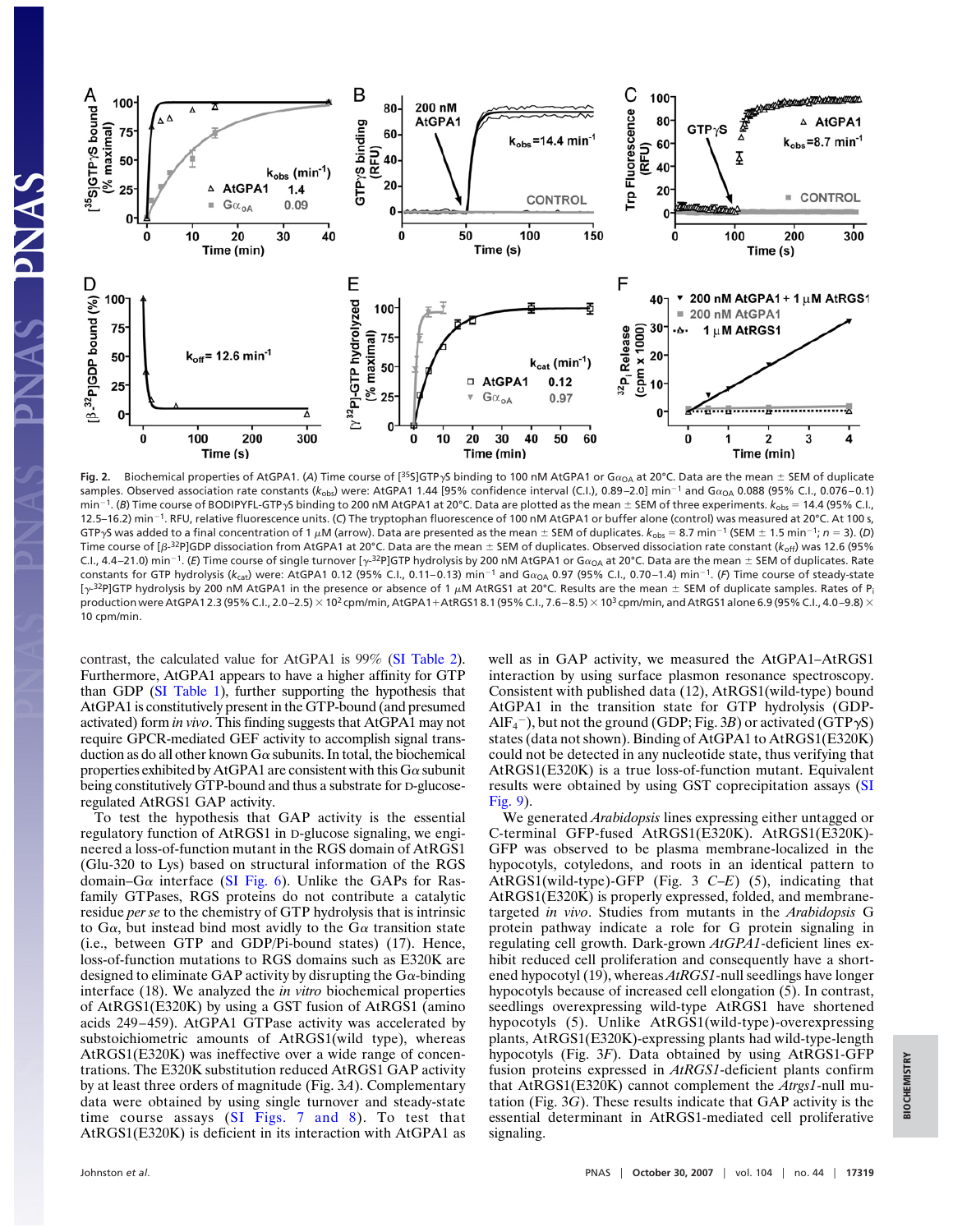

**Fig. 3.** *In vitro* and *in vivo* characterization of AtRGS1(E320K) as a GAP-dead mutant. (*A*) Dose–response analysis of AtGPA1 steady-state GTPase acceleration by wild type (WT) and E320K AtRGS1. GTPase assays were conducted for 20 min with 200 nM AtGPA1, and EC<sub>50</sub> values were determined by regression for WT as 2.7 (95% C.I., 2.4-3.1)  $\times$  10<sup>-8</sup> M and for the E320K mutant as 4.5 (95% C.I., 4.3-4.7)  $\times$  10<sup>-5</sup> M. For these EC<sub>50</sub> regression analyses, it was assumed that the E320K mutant has the same efficacy as WT protein. (*B*) Surface plasmon resonance was used to measure the interaction between AtRGS1 and AtGPA1. WT or E320K GST-AtRGS1 was immobilized on a biosensor surface. Then 1  $\mu$ M AtGPA1 in the GDP or GDP-AlF4<sup>-</sup>-bound form was injected over the biosensor surface. Nonspecific binding to GST was subtracted from all curves. (*C*–*E*) AtRGS1(E320K)-GFP localization was visualized in *Arabidopsis* hypocotyls (*C*), cotelydons (*D*), and roots (*E*) by using epifluorescence microscopy. (*F*) Hypocotoyl lengths of 2-day-old, dark-grown seedlings were measured. Genotypes: *35S:AtRGS1(WT or E320K)* (wild-type or E320K *AtRGS1* constitutive overexpression lines). Multiple independent overexpression lines were generated and analyzed; individual lines are denoted Ox. Statistical significance was determined by Bonferroni's test (**\***, *P* 0.05 vs. Col). (*G*) Experiments were performed as in *F*, but *Arabidopsis*expressing AtRGS1-GFP-fusion proteins were used. Statistical significance was determined by Bonferroni's test (\*,  $P < 0.05$  vs. Col; #,  $P > 0.05$  vs. Atrgs1-2). (H) Seedlings of the indicated genotypes were grown on 6% glucose, and the percentage of seedlings with green cotyledons was quantified. All genotypes had 100% green seedlings when grown on 1% glucose. Genotypes are described in *F*. Statistical significance was determined by Bonferroni's test (**\***, *P* 0.05 vs. Col; #, *P* 0.05 vs. *Atrgs1–2*).

We also measured the contribution of AtRGS1 GAP activity to glucose-mediated growth arrest. Expression of the AtRGS1(E320K) mutant was unable to complement *Atrgs1*-null alleles and did not elicit the glucose-hypersensitive phenotype typical of AtRGS1(wild-type)-overexpressing plants (compare Fig. 1*A* with Fig. 3*H*). This result suggests that the influence of AtRGS1 on developmental responses to environmental glucose is directly dependent on its GAP activity. This finding is consistent with the hypothesis that AtRGS1 is a glucose-regulated GAP for GTP-bound AtGPA1. Furthermore, the intrinsic biochemical properties of high spontaneous nucleotide exchange and low GTPase activity suggest that AtGPA1 is predominantly in the GTP-bound state, and this state is the likely substrate for AtRGS1 *in vivo*. The action of AtRGS1 is likely to be catalytic because biochemical experiments demonstrate that AtRGS1 is a potent accelerator of AtGPA1 GTPase activity at substoichiometric concentrations *in vitro* (Fig. 3*A* and SI Fig. 8). The *in vitro* biochemical properties of AtGPA1 imply that the *Arabidopsis* G protein cycle is distinct from the mammalian G protein cycle in two critical aspects: GEF activity is not required, and GDPbound AtGPA1 may be the active signaling species in some cases. These observations are concordant with data showing that AtGPA1-GDP interacts with AtPLD $\alpha$ 1 to regulate phosphatidic acid production and inhibition of stomatal opening (20).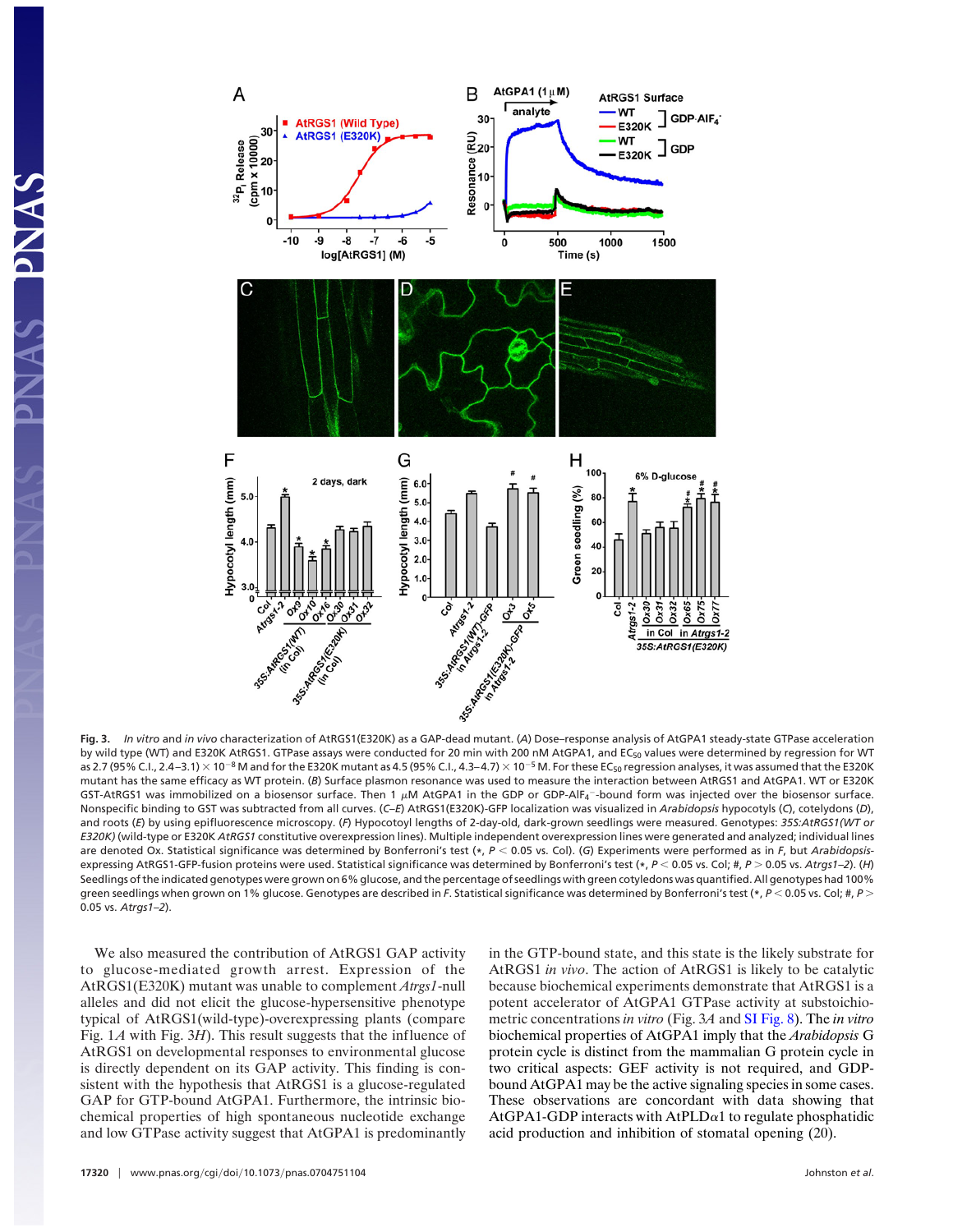In addition to AtRGS1, two other putative *Arabidopsis* GPCRs, GCR1 and GCR2, have been described (21, 22). We recently argued that GCR2 is not a transmembrane receptor, but rather a plant homolog of bacterial lanthionine synthetases that was misidentified as a GPCR (11). GCR1 is a predicted 7TM protein reported to interact with AtGPA1 (23). Physiological data suggest that GCR1 may be involved in the AtGPA1 signaling pathway (23). However, GCR1 also regulates hormonal signaling in a G protein-independent manner (24). These reports on GCR1 and GCR2 are entirely consistent with our findings presented here, in that, to date, none of these plant proteins has been shown to possess GEF activity toward the sole *Arabidopsis*  $G\alpha$  subunit, AtGPA1. Thus, in light of the unique biochemical activities of AtGPA1 as a rapid spontaneous exchanger and poor GTPase, putative plant membrane receptors such as GCR1 also may regulate AtGPA1 activity by GEF-independent mechanisms.

Arabidopsis  $G\beta\gamma$  subunits also are implicated in both cell proliferation and sugar-sensing pathways (6, 19). The canonical function for  $G\beta\gamma$  subunits in metazoan organisms is to participate directly in GPCR-mediated GEF activity and regulate effector pathways (1, 3). Although our data would appear to exclude the former, it does not exclude the latter.  $G\beta\gamma$  subunits also are required for the proper membrane targeting and stability of mammalian  $Ga$  subunits (25), and this finding appears to be the case in *Arabidopsis* as well (26). Moreover, FRET studies suggest that the *Arabidopsis*  $G \alpha \beta \gamma$  heterotrimer does not dissociate upon GTP binding, but merely changes conformation (26). This result is in line with recent studies on mammalian G protein signaling by nondissociated heterotrimers (27), as well as those of the regulatory protein AGS8 shown to facilitate signal transduction properties of a nondissociated heterotrimer in complex with phospholipase  $C\beta$  (28). Mammalian  $G\beta\gamma$  subunits also attenuate spontaneous nucleotide exchange on G $\alpha$  subunits by  $\leq$ 5-fold (29, 30). It is possible that AtGPA1 constitutive activity is dampened by the *Arabidopsis*  $G\beta\gamma$  complex *in vivo*. However, to have a significant physiological effect on AtGPA1 nucleotide cycling kinetics, *Arabidopsis*  $G\beta\gamma$  would need to attenuate GDP release by an improbable three orders of magnitude (i.e., leading to a predicted GTP occupancy of  $\approx 10\%$ ), whereas a reduction in AtGPA1 GDP release rate by two orders of magnitude is predicted to maintain GTP occupancy level at  $>50\%$  (data based on calculations similar to those of SI Table 2).

We described genetic, biochemical, and cellular data on AtRGS1 and AtGPA1 in support of a unique paradigm for heterotrimeric G protein action. This AtRGS1-coupled, highglucose-sensing mechanism appears to be distinct from the most thoroughly characterized plant glucose sensor, hexokinase (4). This finding is not surprising because multiple sugar-sensing mechanisms exist in plants (9, 31). Further studies should be directed toward an unequivocal demonstration of glucose binding to AtRGS1 and glucose-mediated modulation of AtRGS1 GAP activity. This system is not unique to *Arabidopsis* because we have identified AtRGS1 orthologs in several plant species (SI Figs. 10–12). Moreover, we identified putative 7TM RGS proteins in both fungi and protozoa as well (SI Figs. 10–12). These findings suggest that many organisms may use 7TM RGS proteins for glucose sensing and the control of cell proliferation.

## **Methods**

ENAS PNAS

**Materials and Data Analysis.**  $[^{35}S]GTP\gamma S$  and  $[\gamma^{-32}P]GTP$  were from PerkinElmer (Wellesley, MA).  $[*\beta*$ -<sup>32</sup>PlGDP was from MP Biomedicals (Solon, OH). BODIPYFL-GTP $\gamma$ S was from Molecular Probes (Eugene, OR). XTP and UTP were from Rob Nicholas (University of North Carolina), and all other nucleotides were obtained from Sigma–Aldrich (St. Louis, MO). Unless otherwise specified, all other chemicals were of the highest purity obtainable from Sigma–Aldrich or Fisher Scientific (Pittsburgh, PA). Nonlinear regression and statistical analyses were performed in Prism version 4.0 (GraphPad, San Diego, CA). All data presented are representative of three or more independent experiments. Multiple comparison tests were calculated by ANOVA by using either Dunnett's or Bonferroni's post-test at the 95% significance level (Prism).

Protein Purification/Enzymology. His<sub>6</sub>-AtGPA1-GDP and GST-AtRGS1 (amino acids 249–459) were purified as described (12). Site-directed mutagenesis was conducted by using QuikChange (Stratagene, La Jolla, CA). [<sup>35</sup>S]GTP $\gamma$ S binding and [ $\gamma$ <sup>-32</sup>P]GTP steady-state hydrolysis assays were conducted as described (32). SPR assays using an anti-GST biosensor were conducted as described (12, 18). GST, GST-AtRGS1(wild type), and GST-AtRGS1(E320K) were immobilized to 240, 250, and 290 resonance units (RU), respectively. Bulk buffer refractive index change upon AtGPA1 injection was observed to increase response units on all sensor surfaces equally by  $\approx$  200 RU. Bulk shift and nonspecific binding were accounted for by subtraction of simultaneous sensorgram curves derived from the GST-only surface.

**Intrinisic Tryptophan Fluorescence.** Tryptophan fluorescence of  $G\alpha$ was used as a probe for G protein activation (33). Structural and mutagenic analyses indicate that a tryptophan residue in the  $\alpha_2$ -helix (switch-II), equivalent to W207 in G $\alpha$ <sub>t</sub> (34), shifts from a solvent-exposed area to a hydrophobic pocket upon  $G\alpha$ activation, resulting in an increased fluorescence quantum yield (35). AtGPA1 also has this  $\alpha_2$ -helix tryptophan (W229). Tryptophan fluorescence of AtGPA1 was measured at 20°C in 10 mM Tris-HCl (pH 8.0), 1 mM EDTA, and 10 mM MgCl2 by using a PerkinElmer LS55 spectrophotometer. Excitation and emission wavelengths were 282 and 340 nm, respectively, with slits widths of 5 nm.

**GDP Release.** First, 100 nM AtGPA1 was preloaded with 3.2 nM  $[\beta$ -<sup>32</sup>P]GDP [3,000 Ci/mmol (1 Ci = 37 GBq)] for 10 min at 20°C in 20 mM Tris•HCl (pH 8.0), 2 mM EDTA, 25 mM MgCl<sub>2</sub>, 100 mM NaCl, 1 mM DTT, and  $0.1\%$  (wt/vol)  $C_{12}E_{10}$ . Then, samples were placed on ice, and aliquots were taken to assess total  $\left[\beta^{-32}P\right]GDP$  bound. To quantify release of bound  $\left[\beta^{-32}P\right]GDP$ , 100  $\mu$ M GTP $\gamma$ S was added, and reactions again were incubated at 20°C. Aliquots were taken at indicated times, vacuum-filtered onto HA45 nitrocellulose (Millipore, Billerica, MA), washed, and analyzed by liquid scintillation. Data were plotted as amount  $\left[\beta^{-32}P\right]$ GDP bound, with the initial preloaded aliquot serving as zero time point, and fit to a single exponential decay function.

**Single Turnover GTP Hydrolysis.** The rate of GTP hydrolysis by AtGPA1 was measured by a single turnover.  $Mg^{2+}$  is a crucial cofactor for GTP hydrolysis (16), and thus it is typically excluded from the  $[\gamma^{32}P]GTP$  loading phase to prevent hydrolysis before initiation of the single turnover reaction (36). However, AtGPA1 was observed to be highly dependent on  $Mg^{2+}$  for GTP binding (data not shown). Thus, we modified our standard method (32) to account for  $\left[3^{32}P_i\right]$  release during preloading, as detailed in SI Fig. 7.

**Arabidopsis.** All experiments were conducted by using Columbia ecotype *A*. *thaliana*. Generation and characterization of the majority of *Arabidopsis* lines containing T-DNA insertions and transgenic alleles used in these studies are described (4, 5, 13). Isolation of *Atrgs1–2/Atgpa1–4* double mutants also has been described (13). AtGPA1-L-CFP consists of enhanced cyan fluorescent protein inserted into the loop between the predicted  $\alpha A$ and  $\alpha$ B helices (between Ala-97 and Gln-98) of AtGPA1 as described (6, 13).